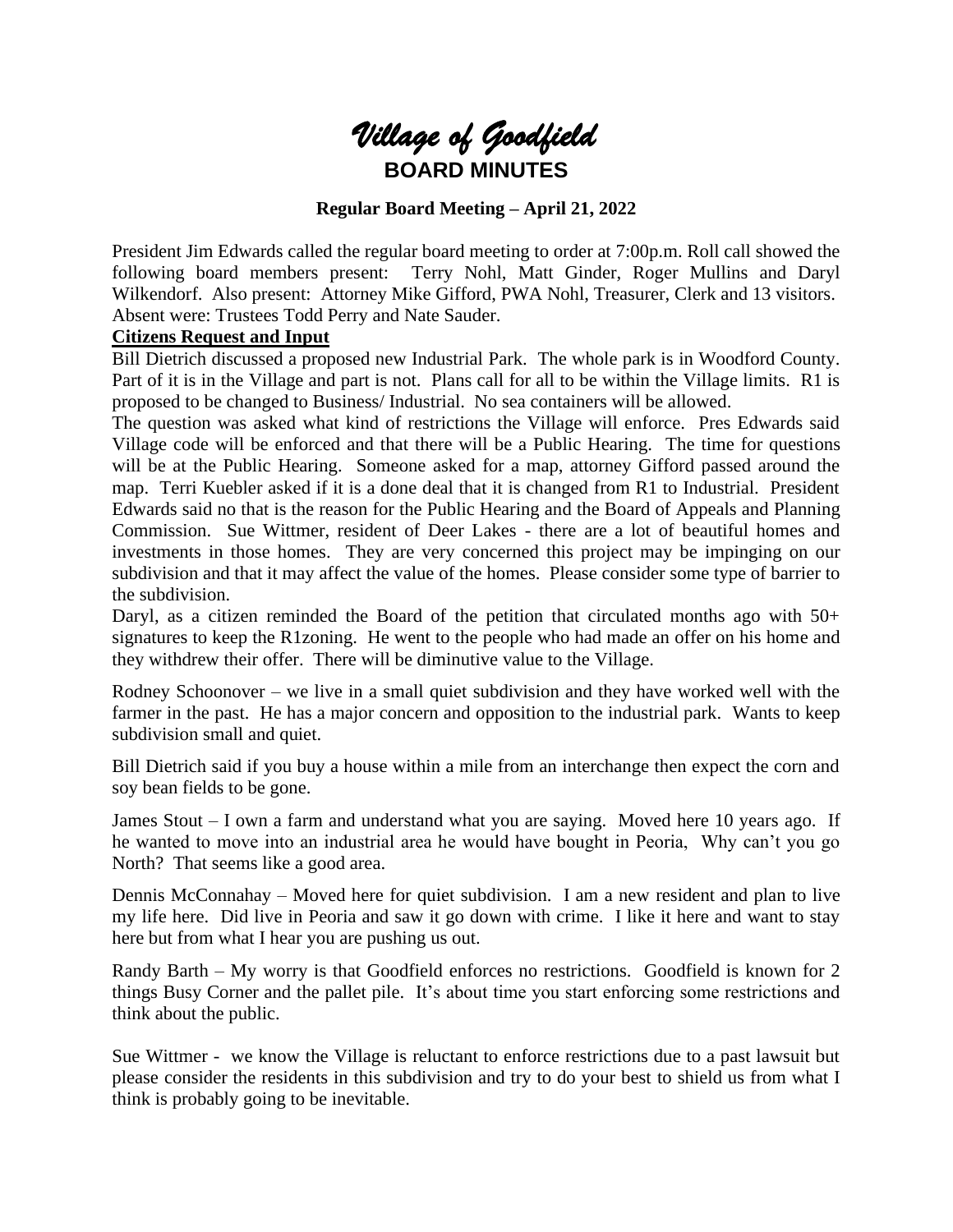Bill Slingerland – I am opposed to this development for the same reason the others stated.

Marvin Kuebler - I have a major concern looking out patio door at Chip Energy. He started grinding garbage on N and E of pile then quit. Got rid of dozer and now backs in along the E side of building to S end of building and puts pallets there along the old stuff. Now when he grinds pallets he grinds the new ones.

Anthony Paz – has a huge problem with his children playing in a business parking lot.

Randy Barth - . Mr. Barth also asked what brings in more revenue – apartments or business. President Edwards said he couldn't say - sales tax is not separated out for each business. Barth said business will bring in more money so why do we want apartments in the business park instead of business?

#### **Meeting Minutes**

03-17-22 Regular Board Meeting

04-11-22 Water & Sewer Committee Meeting

Motion made by Mullins, seconded by Ginder to approve the minutes, as amended. Motion passed with the following roll call vote: Nohl – yes, Perry – yes, Mullins – yes and Wilkendorf yes.

#### **Police Report**

Police Reports were in the Board Meeting packet.

#### **Treasurer's Report**

Motion was made by Ginder, seconded by Nohl to approve the Treasurer's Report as amended to the warrants dated April 21, 2022. Motion passed with the following roll call vote: Nohl – yes,  $Perry - yes$ , Mullins – yes and Wilkendorf – yes.

#### **Warrants/Accounts Payable**

Motion was made by Mullins, seconded by Nohl to approve the payment of bills as listed on warrants dated:

| 03-24-22 | \$36,937.02 |
|----------|-------------|
| 04-19-22 | \$46,534.58 |

Motion passed with the following roll call vote: Nohl – yes, Ginder – yes, Mullins – yes and Wilkendorf – yes.

#### **Transfers**

Motion was made by Mullins, seconded by Ginder to approve the following transfers:

- \$16,227.70 from O&M Checking to General Fund Checking
- \$35,000.00 from General Fund Money Market to General Fund Checking
- \$ 4,000.00 from General Fund Money Market to Building Fund Money Market
- \$ 0.00 from O&M Checking to O&M Money Market
- $\frac{1}{2}$  7,500.00 from O&M Checking to Pledged Revenue (Bond Pmt)
- \$ 0.00 from TIF Fund to General Fund Checking
- \$ 0.00 from Bond Repayment Fund to General Fund Checking
- \$55,638.45 from General Fund Money Market to TIF Fund

Motion passed with the following roll call vote: Nohl – yes, Ginder yes, Mullins – yes and Wilkendorf – yes.

#### **Payment of outstanding invoices upon request of Village Engineer**

There were no outstanding invoices.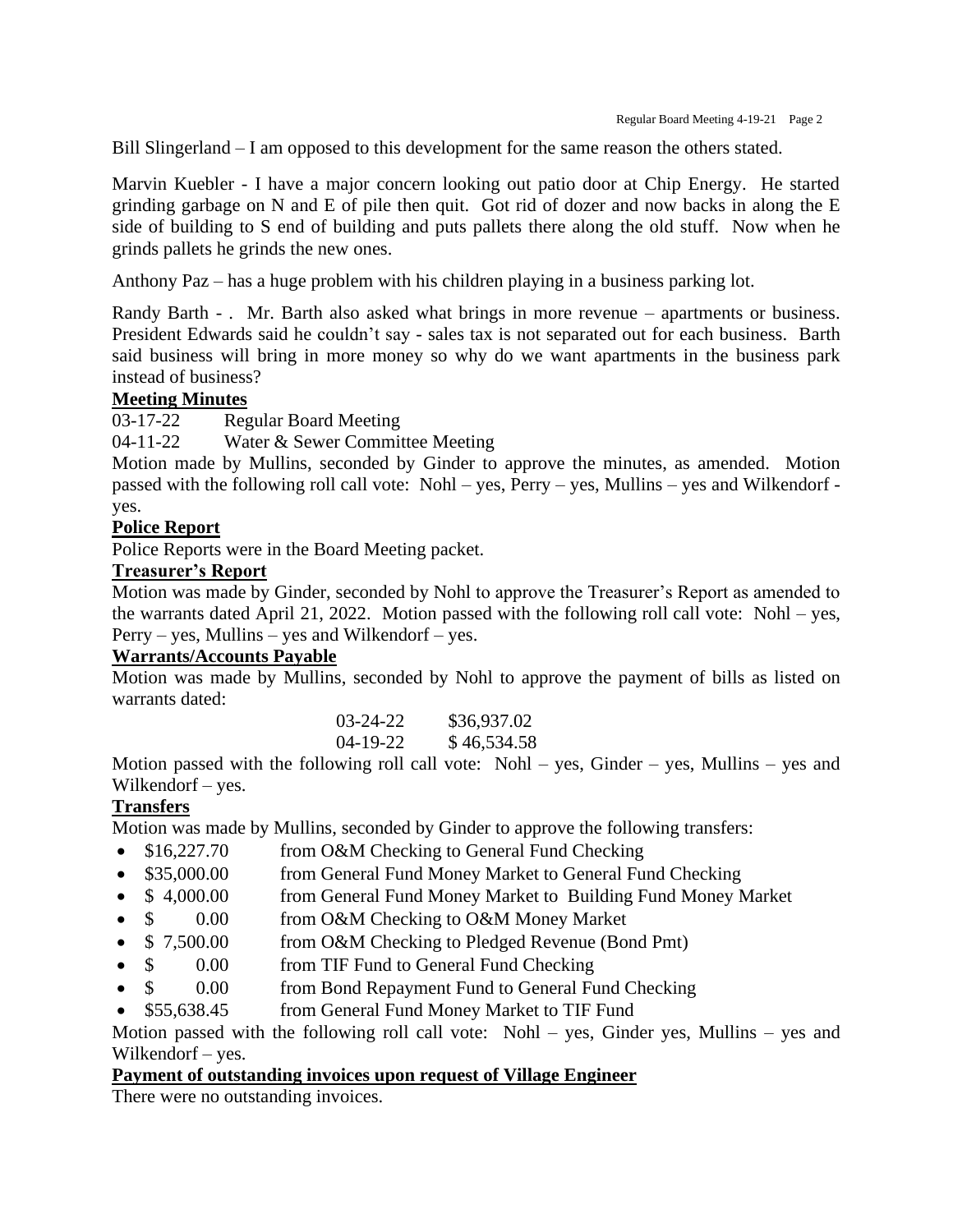#### **PUBLIC WORKS ADMINISTRATOR/VILLAGE ENGINEER REPORT**

PWA Nohl said there are still issues at the water treatment plant with pressure filters but all are back online. Normally Public Works flush water mains in April. This will be done in May.

## **WATER TREATMENT PLANT/DISTRIBUTION SYSTEM**

Nothing discussed.

**SEWER TREATMENT PLANT/COLLECTION SYSTEM**

Nothing discussed.

## **SANITARY SEWER COLLECTION SYSTEM ISSUES**

Nothing discussed.

## **ATTORNEY REPORT**

Discussed under appropriate headings.

## **VILLAGE PRESIDENT'S REPORT**

President Edwards handed out a paper with figures from the 2020 census. Goodfield percentage wise is the 2<sup>nd</sup> largest growing municipality in tri-county area.

### **OLD BUSINESS**

## **Ingress/Egress Easement for Sanitary Sewer Trunk Main**

PWA talked to Engineer Yockey, he is still planning to meet with Andrew Hoerr.

## **Raymond & Cleveland Street Right of Way**

Nothing discussed.

## **Sewer Main Easement – Dr. Merheb & Barn III**

Attorney Gifford sent a letter (with PWA Nohl and Engineer Yockey's input) to Dr. Merheb. Sewer line was installed on Merheb's land many years ago but was never recorded. Ms. Morrison called attorney back. Attorney is hopeful to set up a meeting with Dr. Merheb.

## **Salt/Cinder Storage Building**

Project is complete.

## **Rte 117 Water Main Extension**

Project is done, except restoration. Hoerr's will do restoration when weather permits.

## **Consideration of Right of Way and Dedicated Easement Plat of Martin Drive**

PWA Nohl is still working on this with Engineer Brad Shafer with Lewis, Yockey and Brown.

#### **Discussion on proposed revisions to Chapter 8, 10, 11 & 12**

Attorney Gifford suggested adding Chapter 6 for discussion also.

This topic was tabled.

## **Comprehensive Plan**

Tabled. Attorney has not had time to prepare an RFT.

#### **NEW BUSINESS**

## **Class A Liquor License Renewal Request from Freedom Oil**

Motion was made by Ginder, seconded by Nohl to approve a Class A Liquor license as requested by Freedom Oil commencing May 1, 2022 and expiring April 30, 2023.

Motion passed with the following roll call vote: Nohl – yes, Ginder yes, Mullins – yes and Wilkendorf – yes.

## **Class B Liquor License Renewal Request from Barn III**

Motion was made by Nohl, seconded by Mullins to approve a Class B Liquor license as requested by Barn III commencing May 1, 2022 and expiring April 30, 2023.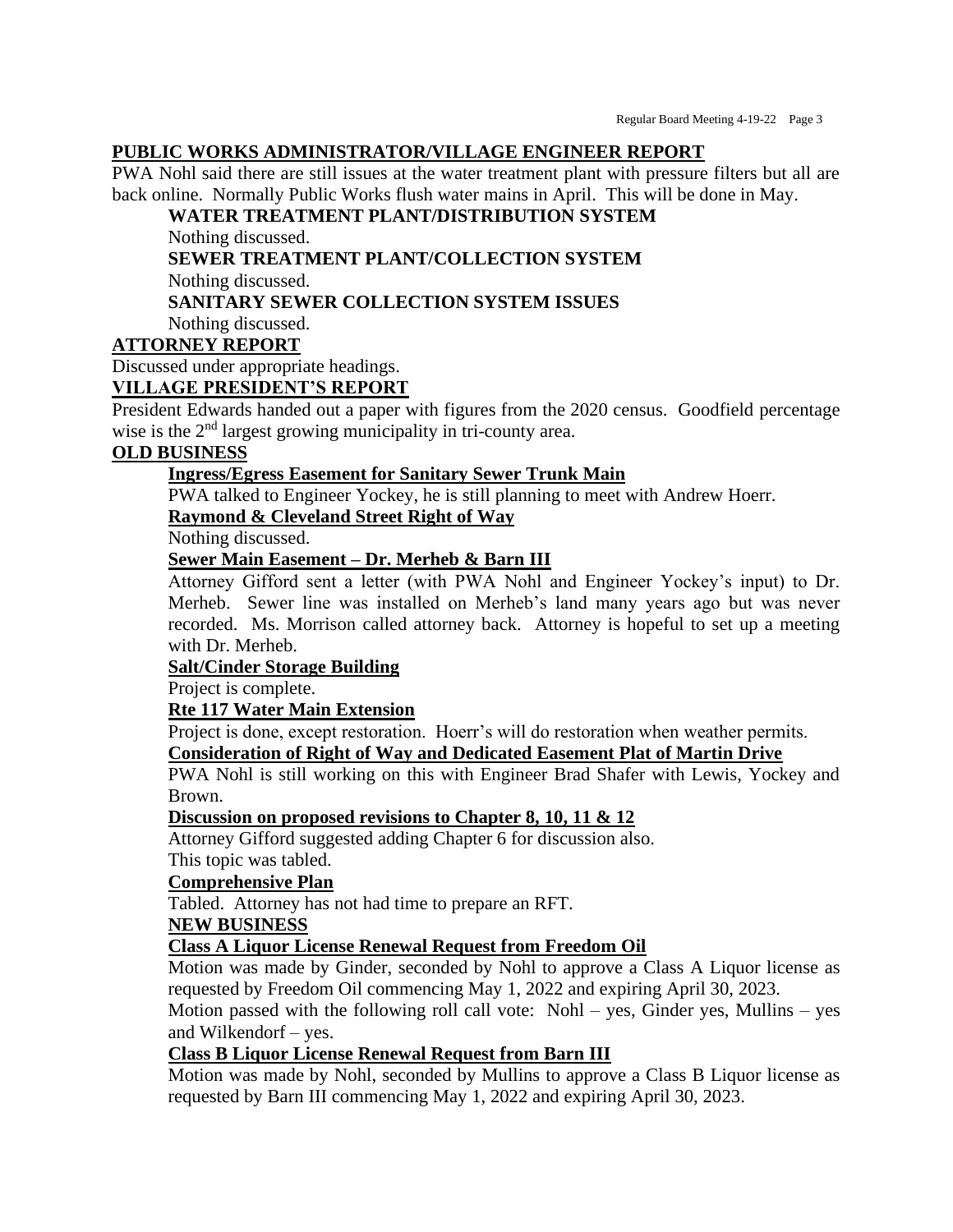Motion passed with the following roll call vote: Nohl – yes, Ginder yes, Mullins – yes and Wilkendorf – yes.

#### **2022 Street Drive Through**

Drive through has not been completed yet. Plan to do end of April or beginning of May.

# **Status of TIF Recoupment**

Attorney Gifford, President Edwards and Treasurer DeGrave sat down and had 4 conversations the Jay Greenly

Talked to school district and it took their attorney 9 months to respond. Compared notes and they agreed in concept for most of what we did with 1 exception. On 5 lots the County took TIF property and combined it with non TIF property outside the district combined them into single lots and then cut them up and it became Goodfield Crossing. Engineer came up with a ration for TIF portion. They agreed to come up with a compromise. School district suggest 20%, Attorney Gifford says 25%. Treasurer DeGrave caught a mistake they were using the entire amount, not the increment.

This is close to being resolved. Goodfield may owe approximately \$97,000.

## **Dietrich proposed Pre-Annexation Agreement**

The proposed Pre-Annexation will go the Planning Commission Chairman Mike Carr. Attorney Gifford said since it contains rezoning of a parcel with in the Village that portion will go to the Board of Appeals. A Public Hearing will be scheduled and published in the newspaper not less than 15 nor more than 30 days prior to the hearing. Attorney Gifford also suggested doing a Combined Public Hearing with the Planning Commission and Board of Appeals. After the Public Hearing the Board of Appeals would meet to deliberate and make a recommendation for the rezoning, and then the Planning Commission will meet to deliberate and make a recommendation to the Board for the pre-annexation agreement. Motion was made by Nohl, seconded by Mullins to send to the Planning Commission and Board of Appeals. Motion passed with the following roll call vote: Nohl – yes, Ginder yes, Mullins – yes and Wilkendorf – no.

Because John Dietrich is on the Planning Commission he would have a conflict of interest and must recuse his vote.

Motion was made by Wilkendorf to direct clerk to post all hearings on website and provide a way citizens can provide an email address so they can receive electronic notifications of such hearings. There being no second, motion failed.

Motion was made by Ginder, seconded by Wilkendorf that in addition to normal procedure to post Public Hearings on the Village website as well as the Village's digital sign. Motion passed with the following roll call vote:  $Nohl - yes$ , Ginder – yes, Mullins – yes and Wilkendorf – yes.

#### **Sewer Treatment Plant response letter to IEPA**

The Village was out of compliance for a couple months with Total Suspended Solids (TSS). PWA sent a response letter to EPA, but EPA was not satisfied with the letter. PWA had a meeting with 2 gentlemen from EPA, Mike Carr and Village Engineer. The Village proposed to do a 2 tier corrective compliance action plan. First tier would be monitoring with small changes at sewer plant with weekly samples to see if we can pinpoint a source. Second tier is to send a second letter to EPA with corrective measures. Motion was made by Ginder seconded by Mullins to send a letter as drafted by Village